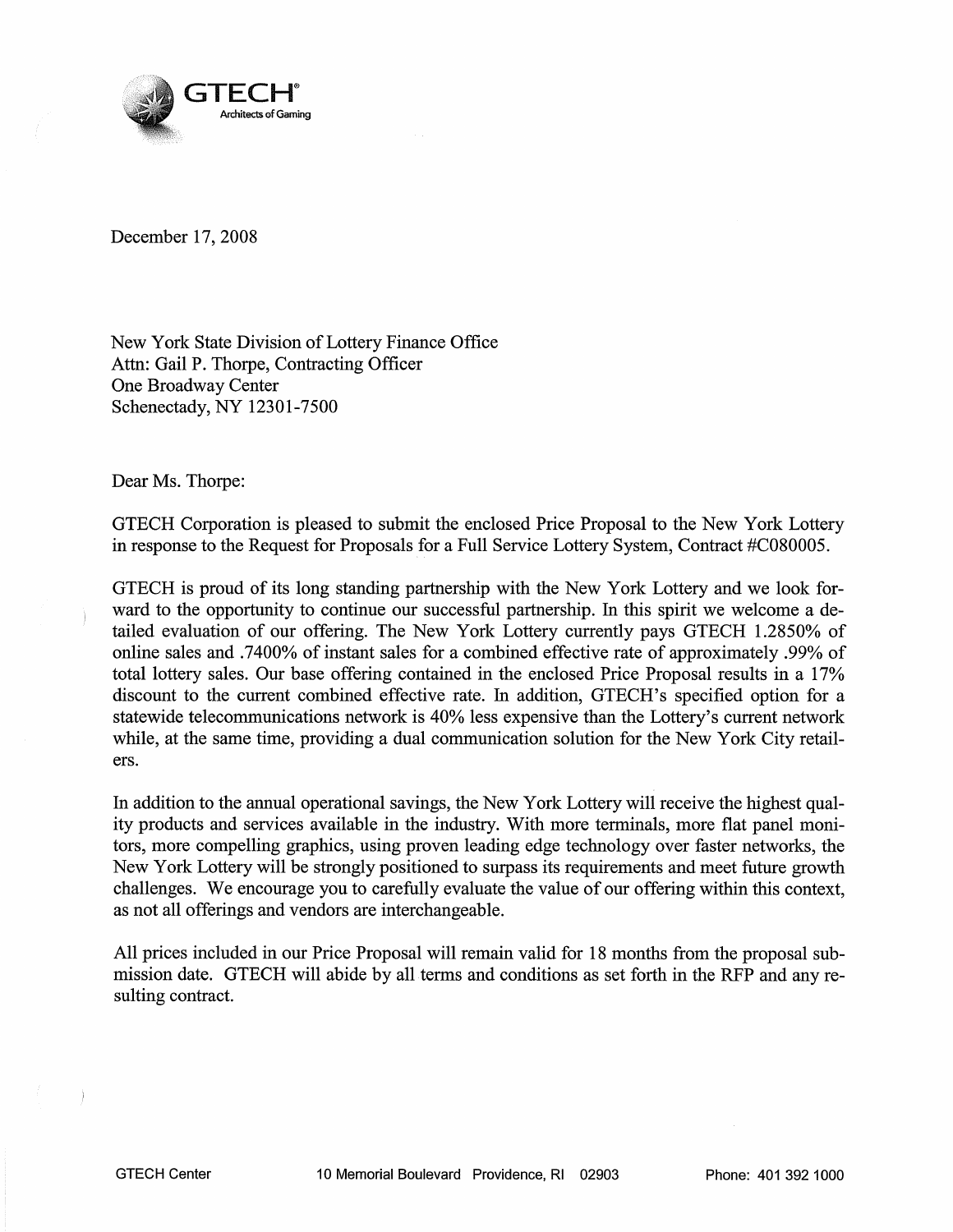We look forward to demonstrating GTECH's capabilities, as described throughout our proposal, and are prepared to answer any questions the New York Lottery may have. We would be privileged to continue to earn your business.

Sincerely,

 $\Big)$ 

 $eQ$ 

Alan Eland Senior Vice President, GTECH Americas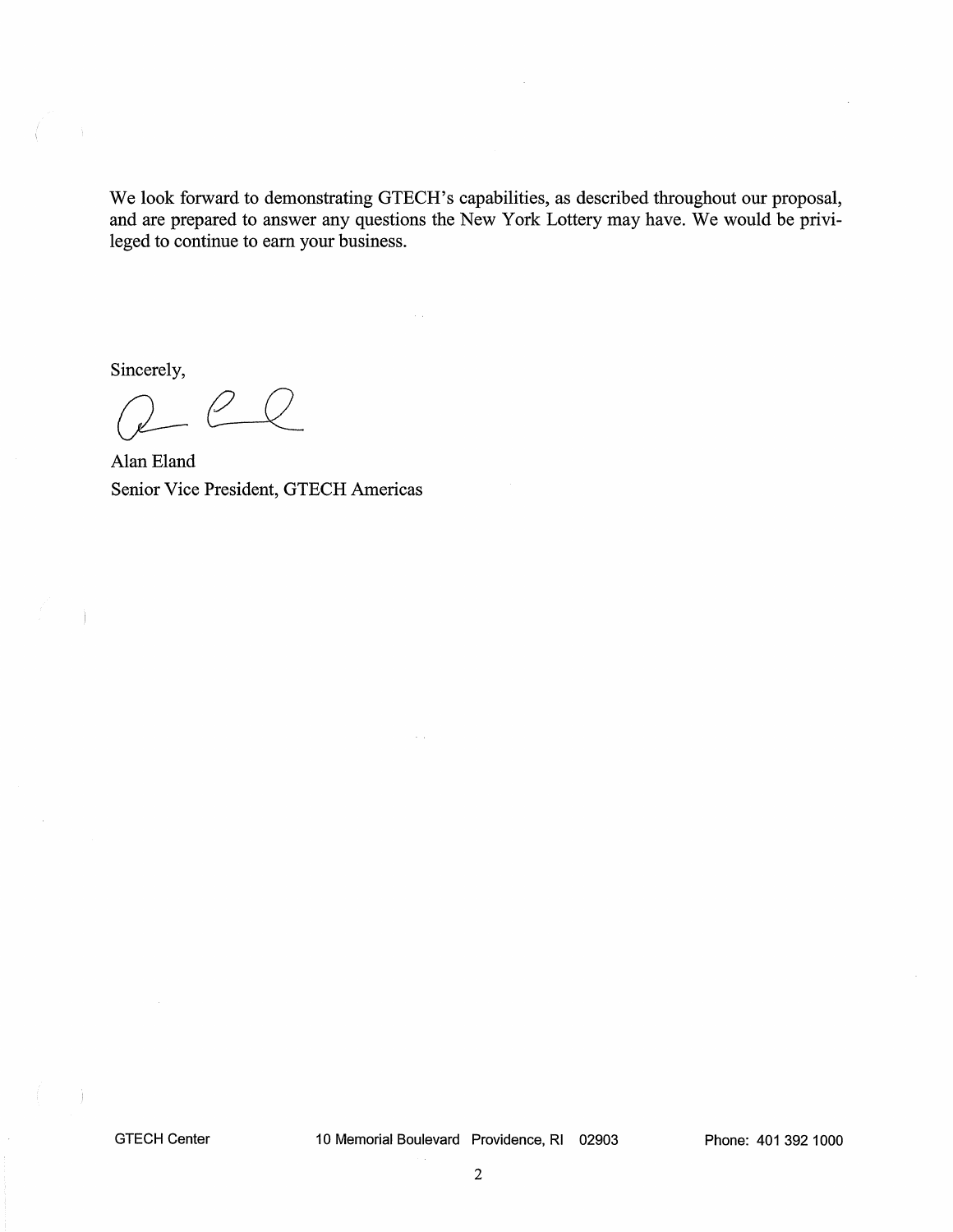## 4.5 COST QUOTATION SHEET

1. Base System Pricing: Vendors are required to quote the Base System as a percentage of net Lottery sales, carried to four (4) decimal places. Pricing must include the marketing support fee of 1.7%.

Price Quoted as a Percentage of Total Net Sales 2.5195%.

GTECH Corporation 1

 $\Big)$ 

 $\sim$  ).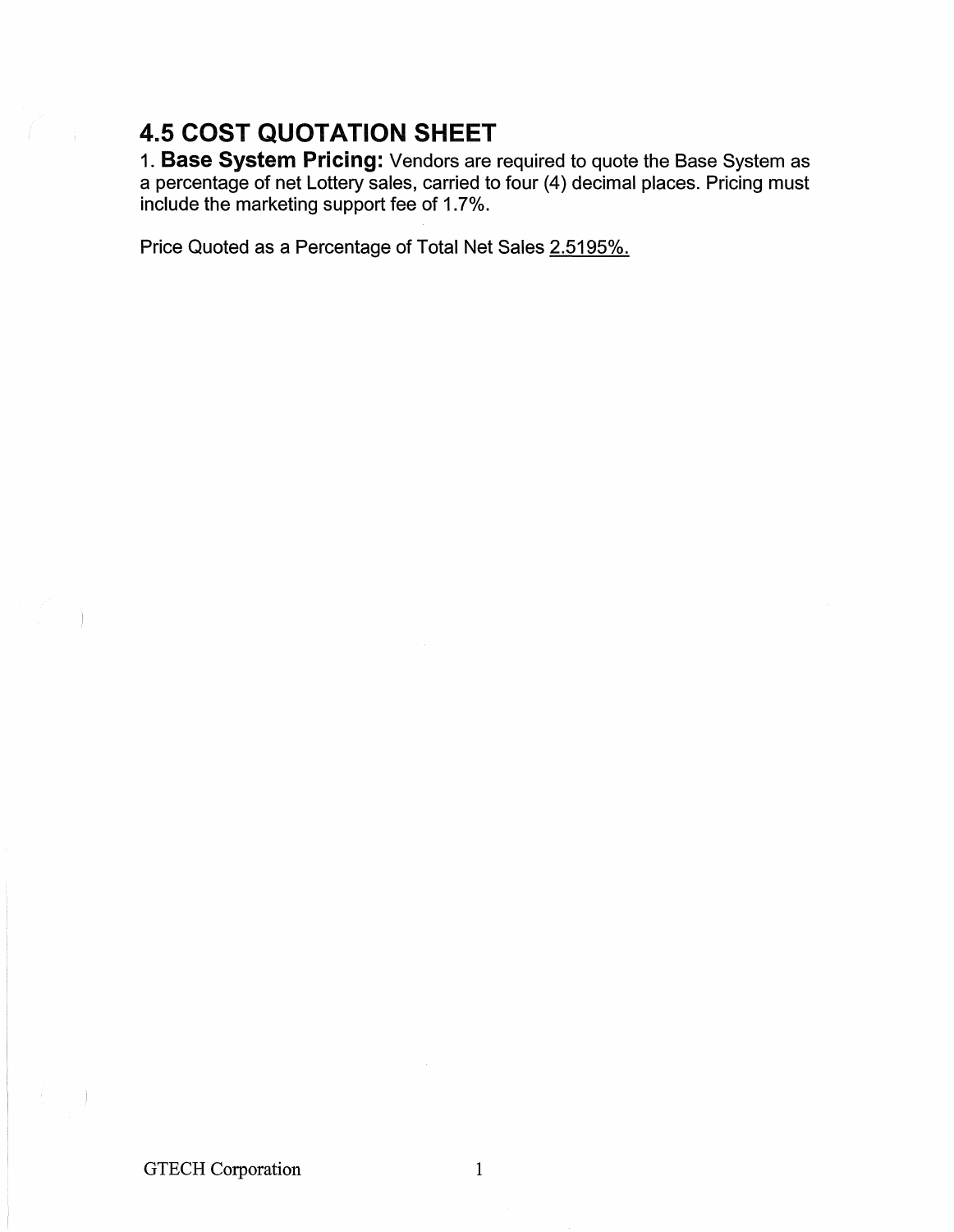2. **Lottery-Specified Options:** Vendors are required to provide a cost or indicate N/C (No Charge) for Specified Options.

**A. Player Advertising Display** (3.2.1.3.A). The terminal must support an additional LED display attachment suitable for displaying advertising and game information to players within the store. The price includes hardware and software installation and service (maintenance and repair or replacement) quoted as a weekly fee per unit based on groups of 500 amortized over 36 months or the remainder of the contract, whichever is less.

Weekly per unit: \$3.31

**B. Player Transaction Display** (3.2.1.3.8). The terminal must support an additional display attachment suitable for displaying advertising and game information to a player within the store. The price includes hardware and software installation and service (maintenance and repair or replacement) quoted as a weekly fee per unit based on groups of 500 amortized over 36 months or the remainder of the contract, whichever is less.

Weekly per unit: \$1.78

**C. Self Service Validator** (3.2.1.3.C). The Self Service Validator must allow players to check both on-line and instant tickets for winners. The price includes hardware and software installation and service (maintenance and repair or replacement) quoted as a weekly fee per unit based on groups of 100 amortized over 36 months or the remainder of the contract, whichever is less.

Weekly per unit: \$3.83

**D. Flat Panel Display** (3.2.1.3.0). The Flat Panel Display must be suitable for displaying advertising and game information to players within the store. The price includes hardware and software installation and service (maintenance and repair or replacement) quoted as a weekly fee per unit based on groups of 500 amortized over 36 months or the remainder of the contract, whichever is less.

Weekly per unit: \$3.28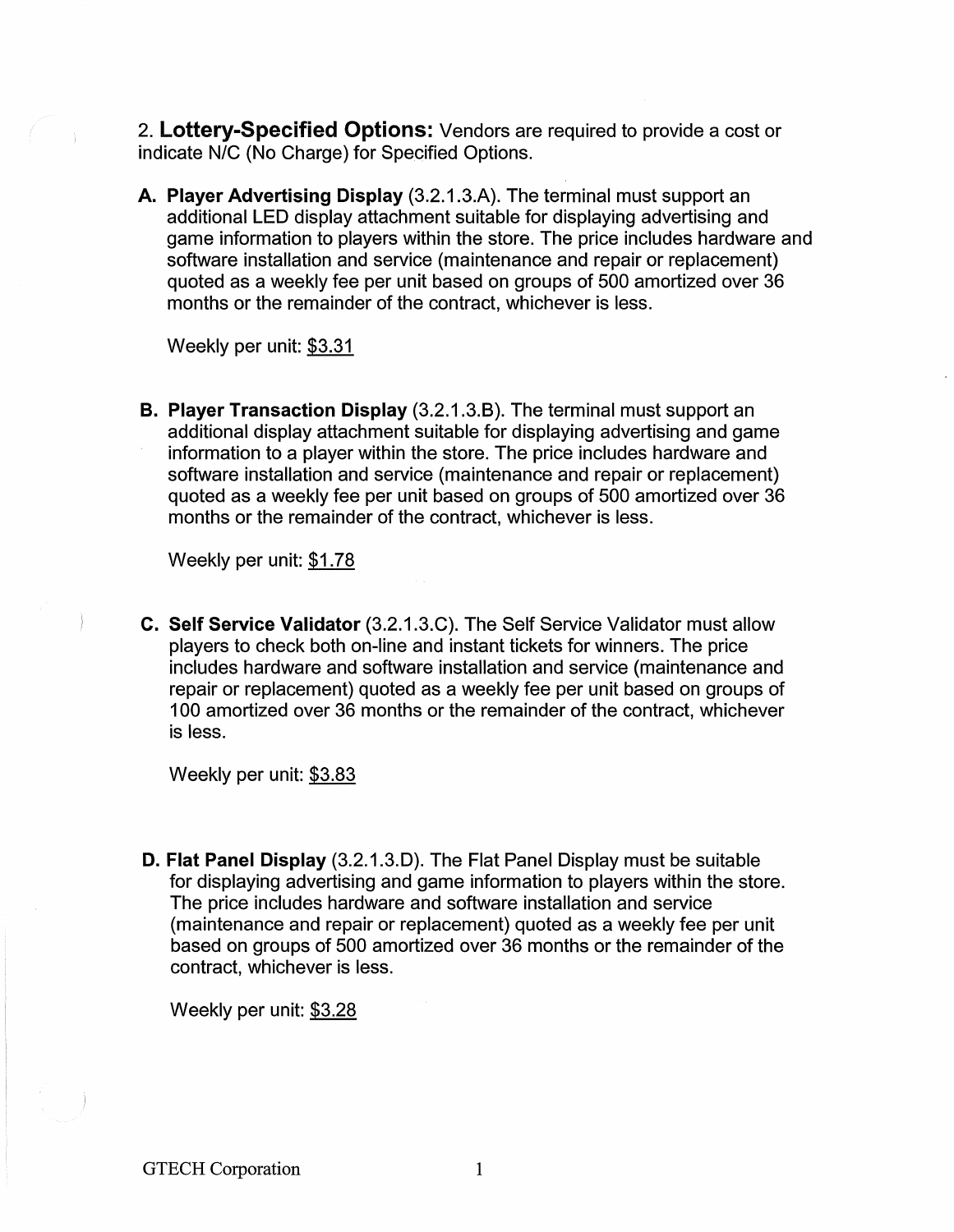E. In-Store Wireless Signage (3.2.1.3.E). The retailer terminals must support a wireless signage feature capable of displaying information regarding jackpot amounts, winning numbers, advertisements, or Lottery authorized announcements to add to conventional signage. The price includes hardware and software installation and service (maintenance and repair or replacement) quoted as a weekly fee per unit based on groups of 100 amortized over 36 months or the remainder of the contract, whichever is less.

Weekly per unit:  $$6.16$ 

F. Quick Draw Monitors (3.2.1.3.F). The Lottery requires pricing for additional monitors in a mix of 20" and 26", including hardware and software installation and service (maintenance and repair or replacement), quoted as a weekly fee per unit based on groups of 100 amortized over 36 months or the remainder of the contract, whichever is less.

Weekly per unit:  $$9.28$ 

G. Combined Self-Service Terminals (Section 3.2.4.2). Lottery requires kiosks that combine the features of an instant ticket vending machine and an on-line self-service terminal. The price includes hardware and software installation and service (maintenance and repair or replacement), quoted as a weekly fee per unit, based on 3,000 units installed from start-up.

Weekly per unit \$46.39

H. Wireless Connection for Combined Self Service (Section 3.2.4.2). The price includes hardware and software installation and service (maintenance and repair or replacement), quoted as a weekly fee per unit, based on 3,000 units installed from start-up.

Weekly per unit \$1.18

I. Communications Network (Section 3.3). Vendors must propose a telecommunications network that will fully support an Internet Protocol (IP) based solution and will support Protocol Independent Multicast (PIM). The price includes hardware and software installation and service, quoted as a weekly fee per retailer location, based on every retailer being installed from start-up.

Weekly per unit  $$19.62$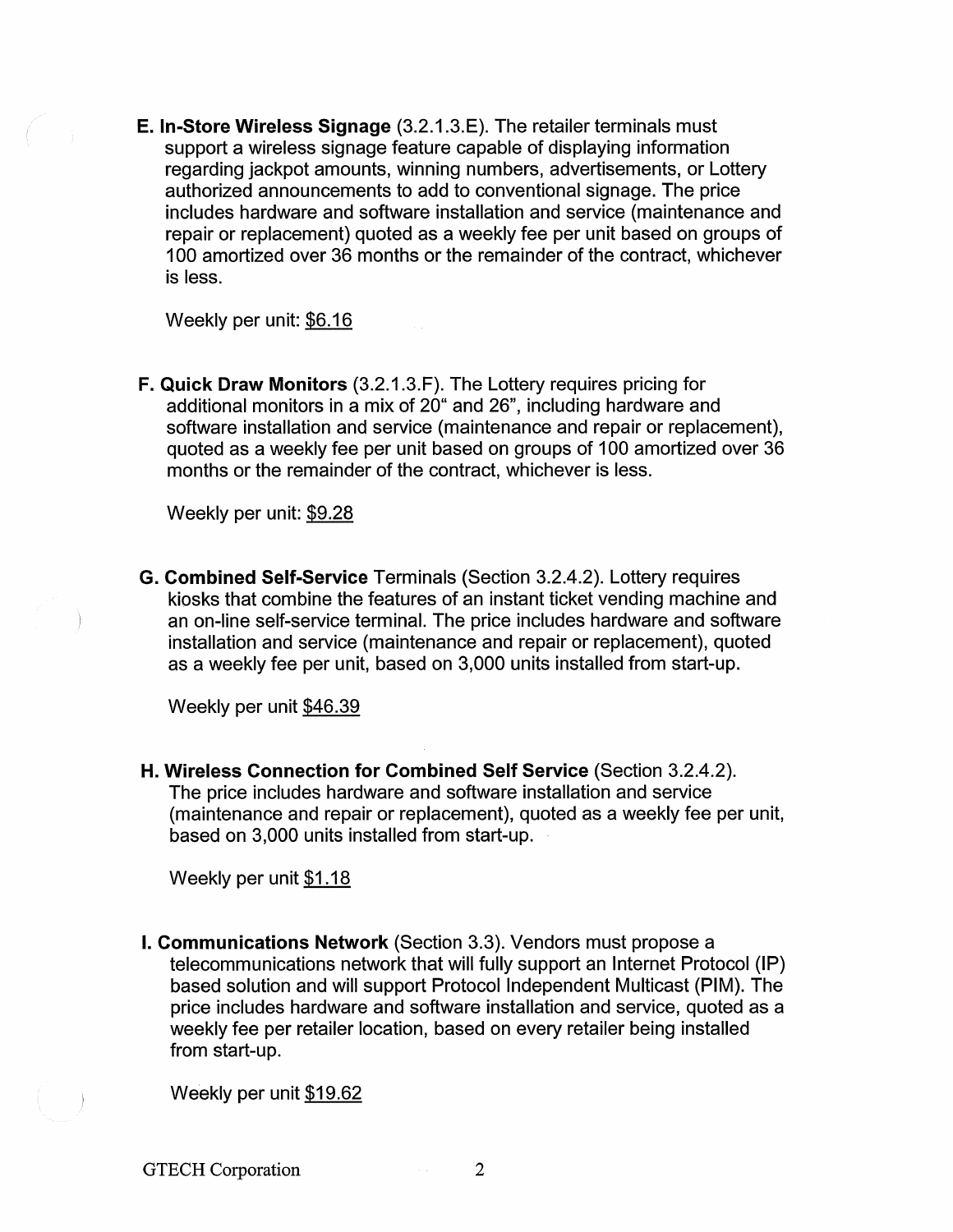J. Wireless Temporary Terminals (Section 3.3.1.10). Vendors must propose eight wireless temporary terminals as part of the base price. As a Specified option, pricing for additional terminals, in groups of four must be provided.

Weekly per unit \$N/C

K. Keyless Validation (Section 3.4.4.6). The Lottery requires a secure validation mechanism requiring no more than a bar code scan for specified prize levels. Validating instant tickets with no keystrokes required by the retailer or player. The price includes hardware and software installation and service, quoted as a weekly fee per unit, based on every retailer being installed from start-up.

Weekly per unit  $$ N/C$ 

L. Additional On-line Retailer Terminals (Section 3.2.1). As part of the specified options, Vendors must propose additional on-line retailer Terminals. Prices are quoted as a weekly fee per unit based on groups of 500 terminals amortized over 36 months or the remainder of the contract, whichever is less.

Weekly per unit \$31.32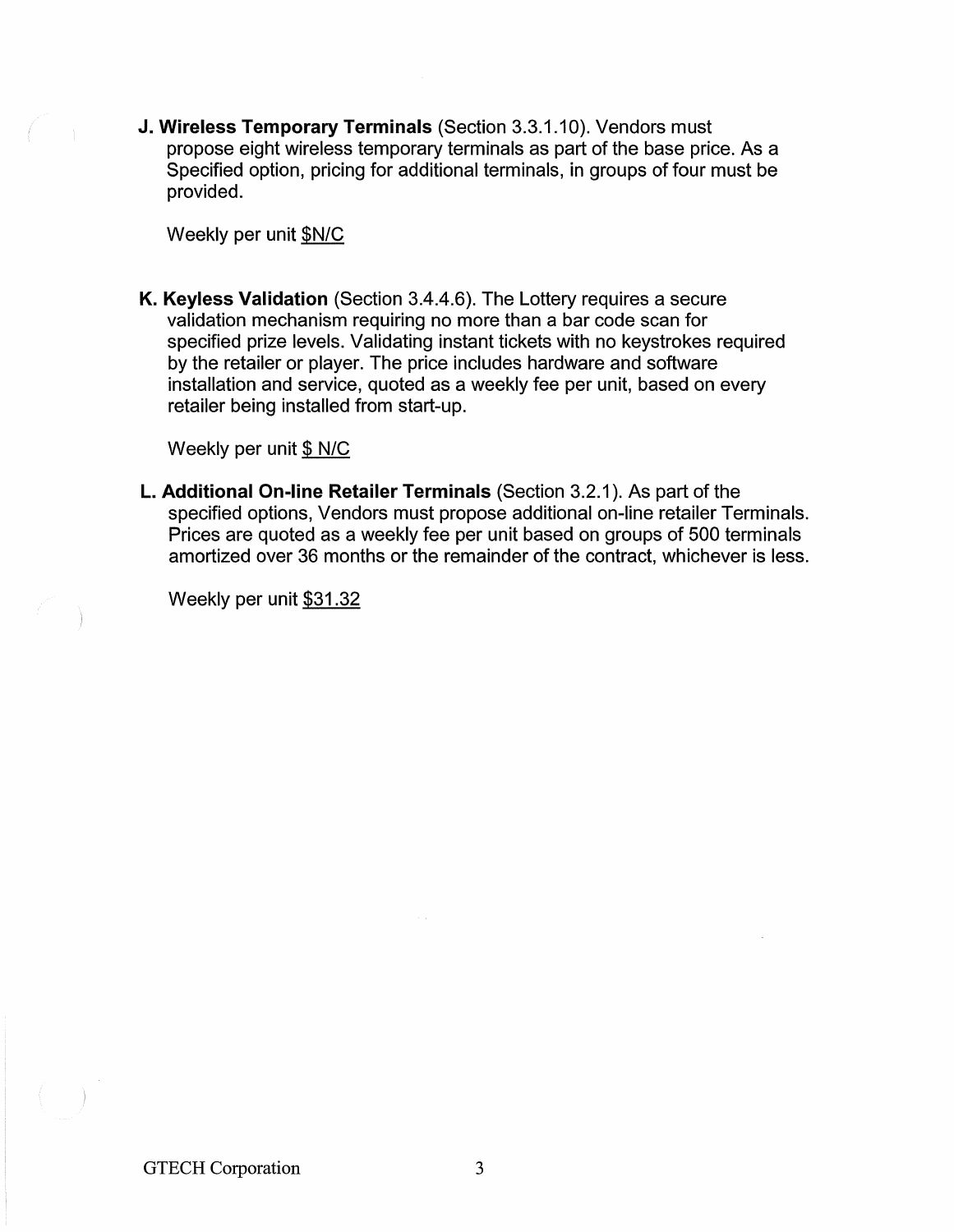3. Lottery-Invited Options: Vendors are not required to submit cost information for Invited Options.

A. Pre-Paid Gift Card Processing (Section 3.2.1.2.CC). The terminal may be equipped with a reader or reader/writer that permits the use of pre-paid gift cards. The price includes hardware and software installation and service, but not the cards, quoted as a weekly fee per unit based on every retailer being installed at start-up.

Weekly per unit: Barcode Format \$ N/C - Magstripe Format \$0.32

B. Quick Draw Monitors (3.2.1.3.F). The Lottery requires pricing for additional larger monitors such as a mix of 32" and 40" that may have advanced features, including hardware and software installation and service (maintenance and repair or replacement), quoted as a weekly fee per unit based on groups of 100 amortized over 36 months or the remainder of the contract, whichever is less.

Weekly per unit: \$13.09

C. Quick Draw Annunciator Boards (Section 3.2.1.3.G). The Lottery requires additional annunciator boards. The price includes hardware and software installation and service (maintenance and repair or replacement) quoted as a weekly fee per unit based on groups of 50 amortized over 36 months or the remainder of the contract, whichever is less.

Weekly per unit: \$ \_

D. Cash Drawers (Section 3.2.1.3.H). The price includes hardware and software installation and service (maintenance and repair or replacement) quoted as a weekly fee per unit based on groups of 250 amortized over 36 months or the remainder of the contract, whichever is less.

Weekly per unit: \$\_\_\_\_\_\_\_\_\_\_\_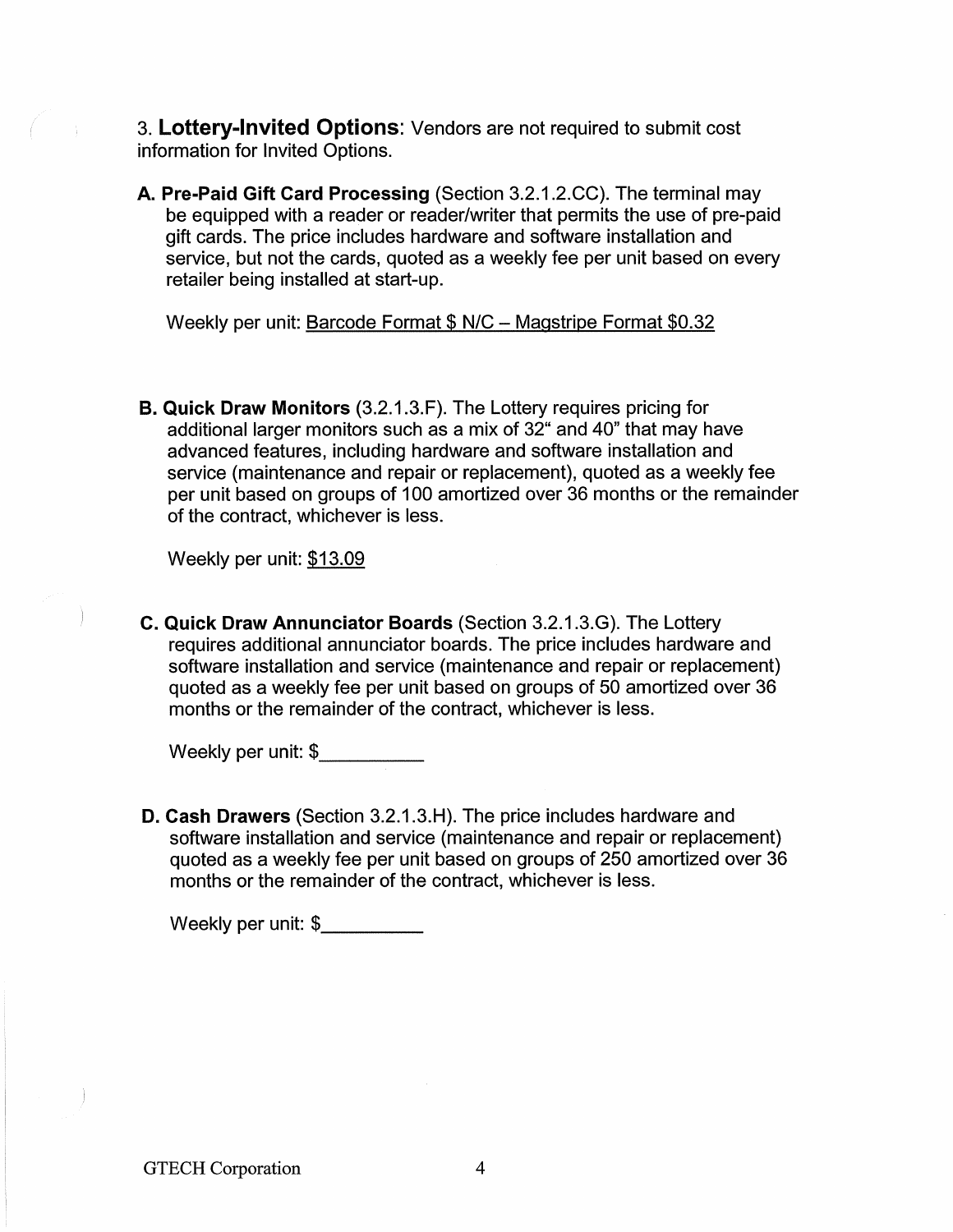E. Wireless Terminal Peripherals (Section 3.2.1.3.1). The price includes hardware and software installation and service (maintenance and repair or replacement) quoted as a weekly fee per unit based on groups of 100 amortized over 36 months or the remainder of the contract, whichever is less.

Weekly per unit: \$4.38 (Player Advertising Display or Self Service Validator)

F. Alternative Retailer Play Devices (Section 3.2.4.3). Play capability at retailer locations NOT through a conventional lottery retailer terminal. The price includes hardware and software installation and service (maintenance and repair or replacement), quoted as a weekly fee per unit based on groups of 50 amortized over 36 months or the remainder of the contract, whichever is less.

Weekly per device:  $$110.95$  or  $$9.19$  based on groups of  $1,000$ 

G. Technology to Assist Visually Impaired Retailers (3.2.4.5) Terminals, peripherals, or integrated software designed to facilitate the use of terminals by visually impaired retailers or their staff. The price includes hardware and software installation and service (maintenance and repair or replacement) quoted as a weekly fee per unit based on groups of 50 amortized over 36 months or the remainder of the contract, whichever is less. Solutions for both clerk activated terminals and Self-Service Terminals are desired.

Weekly per unit for Clerk Operated Terminals: \$130.83

Weekly per unit for Self-Service Terminals: \$ \_

H. Advanced Communications (Section 3.3.5). Advanced communications options that may further improve the reliability and/or performance of the network beyond the baseline design. The price is to be quoted as additional one-time start-up and weekly fees over the communications fee included in the baseline, from start-up.

One-time  $$-$ 

Weekly Total \$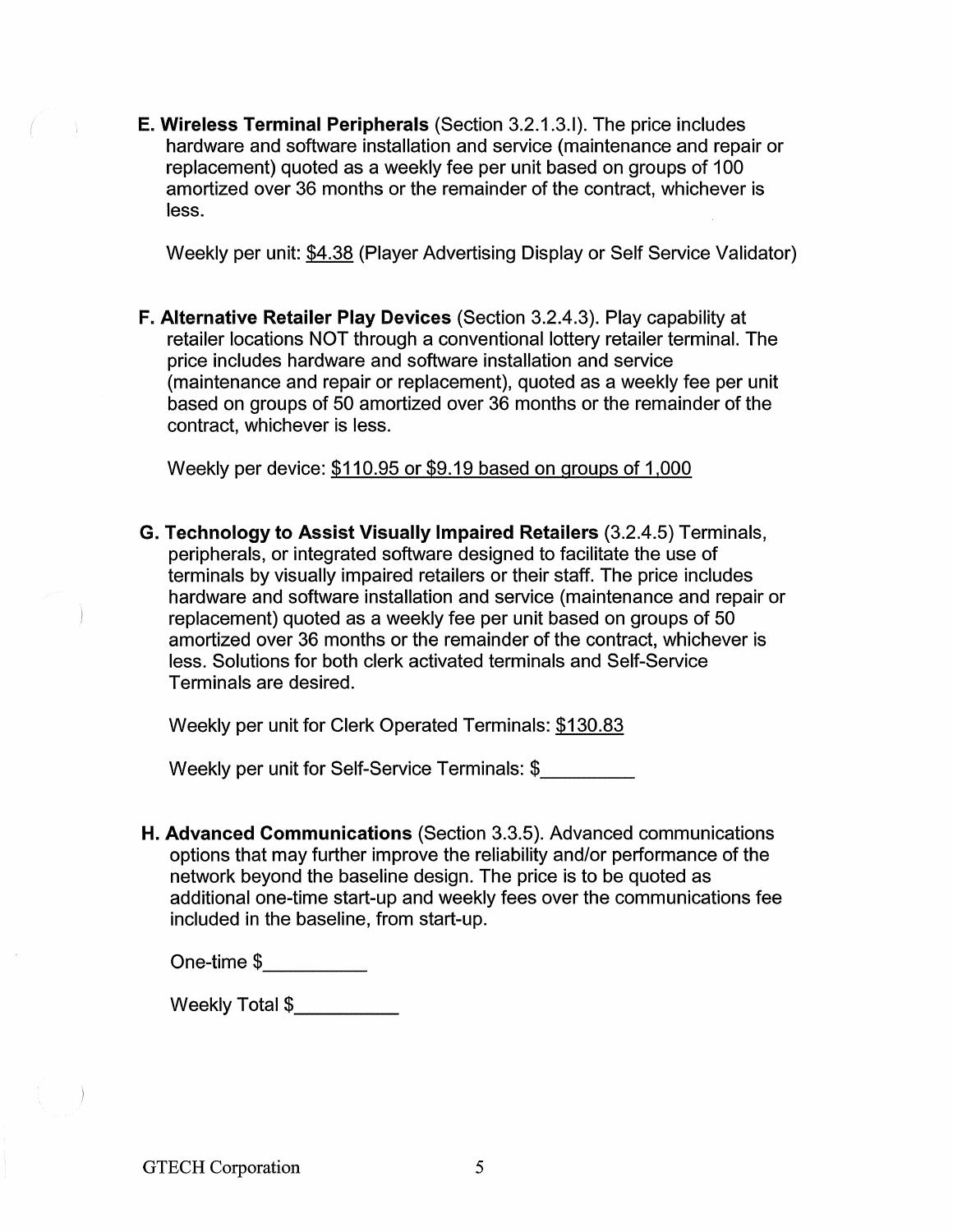I. Real Time Accounting for Instant Tickets (Section 3.4.4.10). Technology and/or methods that permit retailers to account for instant tickets as they are sold. The price includes hardware and software installation and services, based on a minimum of one thousand (1,000) retailer installations at start-up, quoted as a weekly fee per unit (retailer).

Weekly per unit \$

J. On-Line Subscription System (Section 3.4.12). A system for enrolling New York Lottery players for future drawings is invited. Any quote must include costs for system delivery, operation, and maintenance. The price is a weekly fee.

Weekly \$12,644.42 (based on 36 months)

K. Player Registration (Section 3.4.13). A system for enrolling New York Lottery players is invited. Any quote must include costs for delivery, operation, and maintenance. The price is a weekly fee.

Weekly \$ \_

L. Retailer Website (Section 3.4.14). At a minimum, content should include transactional accounting; sales information; and retailer application, manuals, training materials, and historical reports. Any quote must include costs for delivery, operation, and maintenance. The price is a weekly fee.

Weekly \$3,173.00 (based on 36 months)

M. VIP Website (Section 3.4.15). Among other features, the website may include points systems for player rewards programs, internet-enabled games (not internet wagering), player contests, and capture of player email addresses for various email functionality. Any quote must include costs for delivery, operation, and maintenance. The price is a weekly fee.

Weekly \$\_\_\_\_\_\_\_\_\_\_\_\_\_

N. Checkwriting System (Section 3.4.17). Any quote must include costs for delivery, operation, and maintenance. The price is a weekly fee.

Weekly \$262.31 (based on 36 months)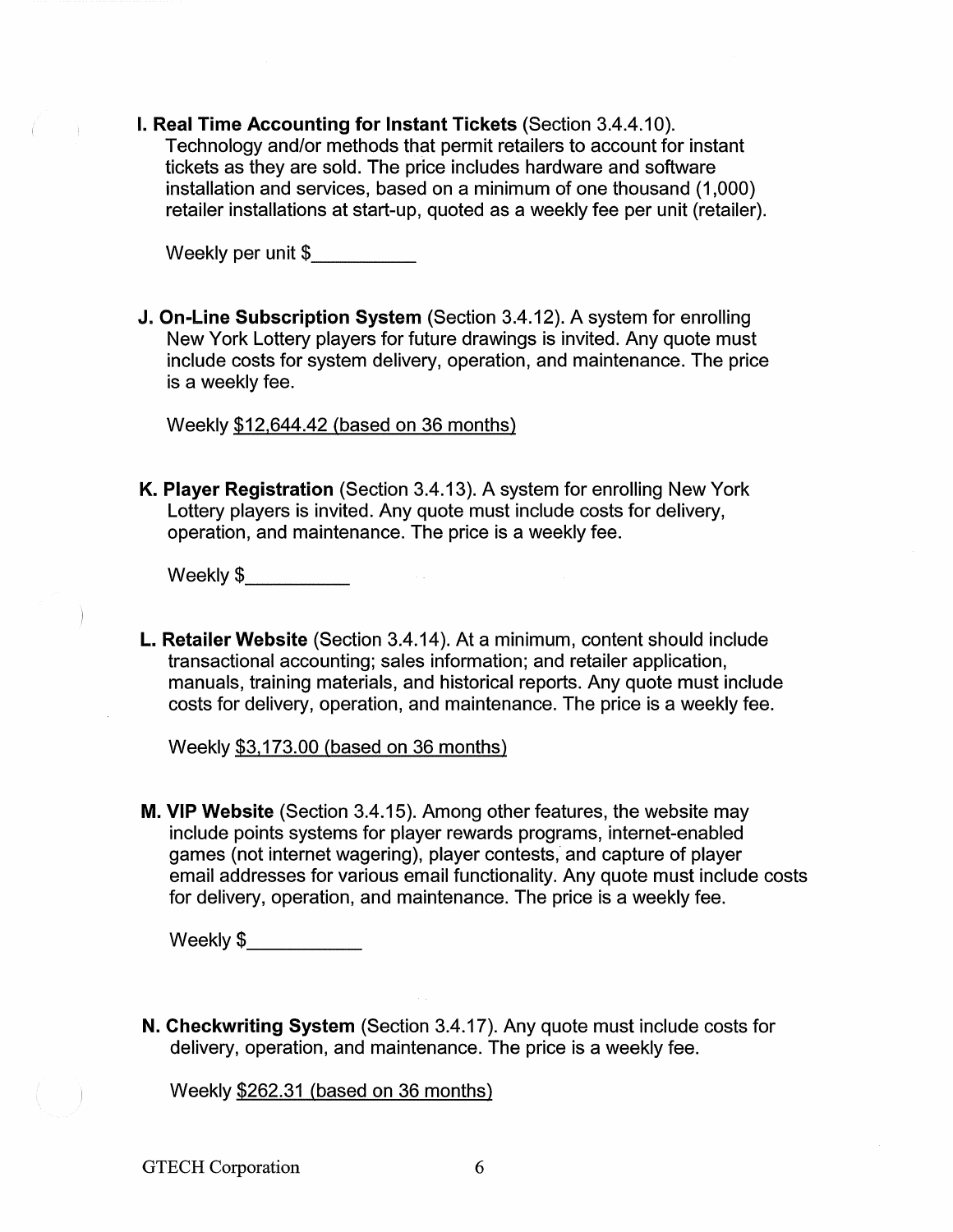O. **Lottery Chain Selling Initiative** (Section 3.5.11). Weekly fees as a percentage of sales to implement a Chain Selling Initiative.

 $\sim 10^7$ 

Weekly Fee as a Percentage of Terminal Sales: 6.00% GTECH welcomes the opportunity to continue the Lottery's planned pilot program with a major chain to install and service a combined Self-Service Online Instant Terminal subject to the third party vendor and the retailer agreeing on payments between themselves.

 $\Big)$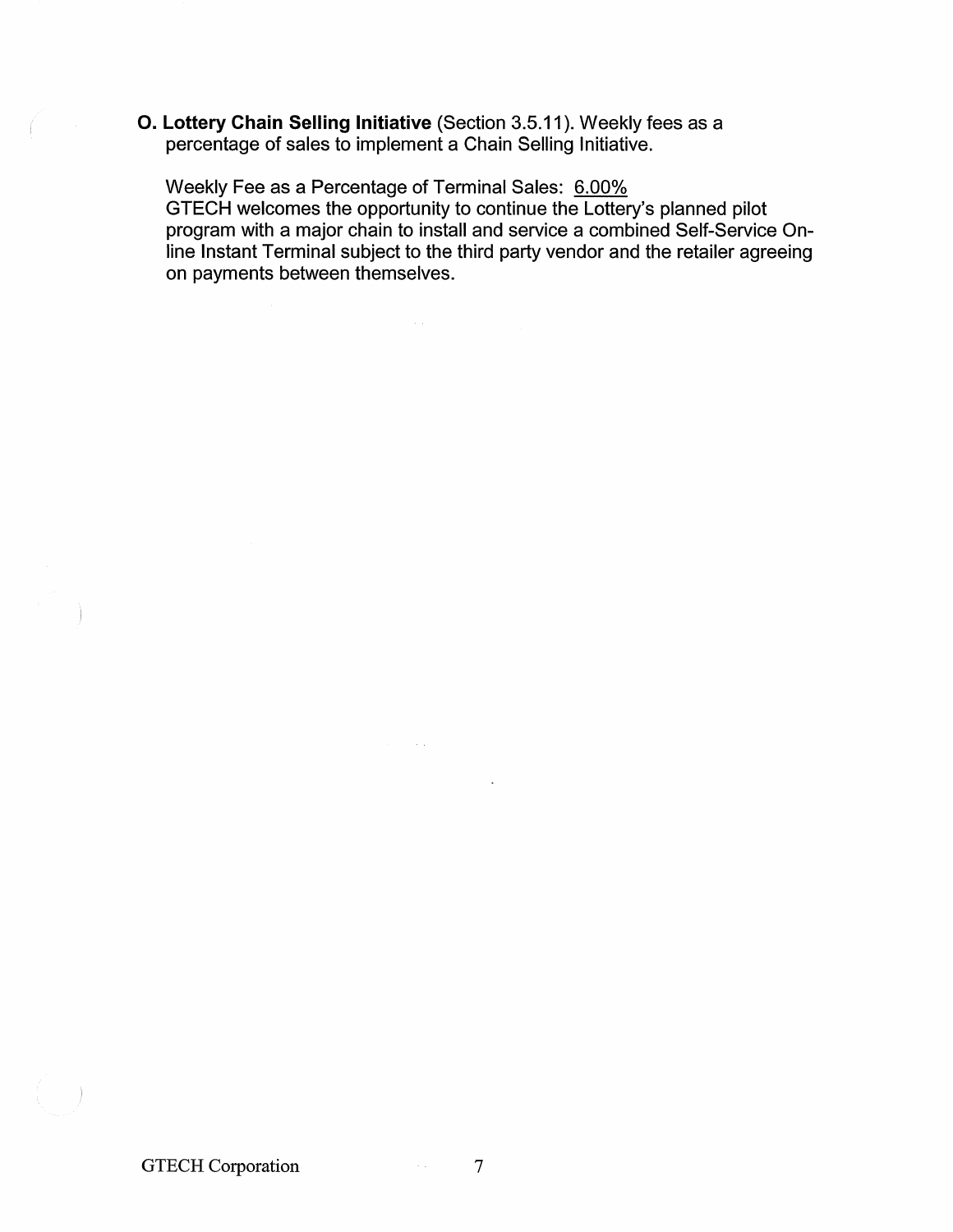## 4. Offered Options:

The Vendor shall attach sheets for any Vendor-offered optional items. Clearly identify the items offered and the terms under which they are offered. Vendors are not required to submit any Offered Options.

- A. Hand-Held Terminals: Portable palm -sized terminals that sell and check on-line tickets. Per Unit Price: TBD
- B. Lottery to Go™: Altura-based marketing toll that sells both instant and online games from one secure machine. Per Unit Price: TBD
- c. Auto-Lotto Machine (ALM): Our next generation lottery vending solution. Per Unit Price: TBD
- D. Instants to Go<sup>™</sup> 24: The best-selling instant-game ITVM on the market. Per Unit Price: TBD
- E. Instants to Go<sup>™</sup> 4: Space saving instant-game ITVM. Per Unit Price: TBD
- F. Instants to Go<sup>™</sup> 2: Space saving instant-game ITVM. Per Unit Price: TBD
- G. Lotto to Go™: Altura based self-service terminal that sells on-line lottery games. Per Unit Price: TBD
- H. Full Travel Key Pad: Per Unit Price: TBD
- I. Additional 40" Monitors for use as Quick Draw Annunciator Board: Per Unit Price: TBD
- J. New Media (section 3.5.9) Next Generation interactive gaming. Price: TBD
- K. Wintainer: Clerk assisted self-service instant terminal. Price: TBD
- L. Instant Showcase: Stand-alone counter top device that securely displays instant tickets. Per Unit Price: TBD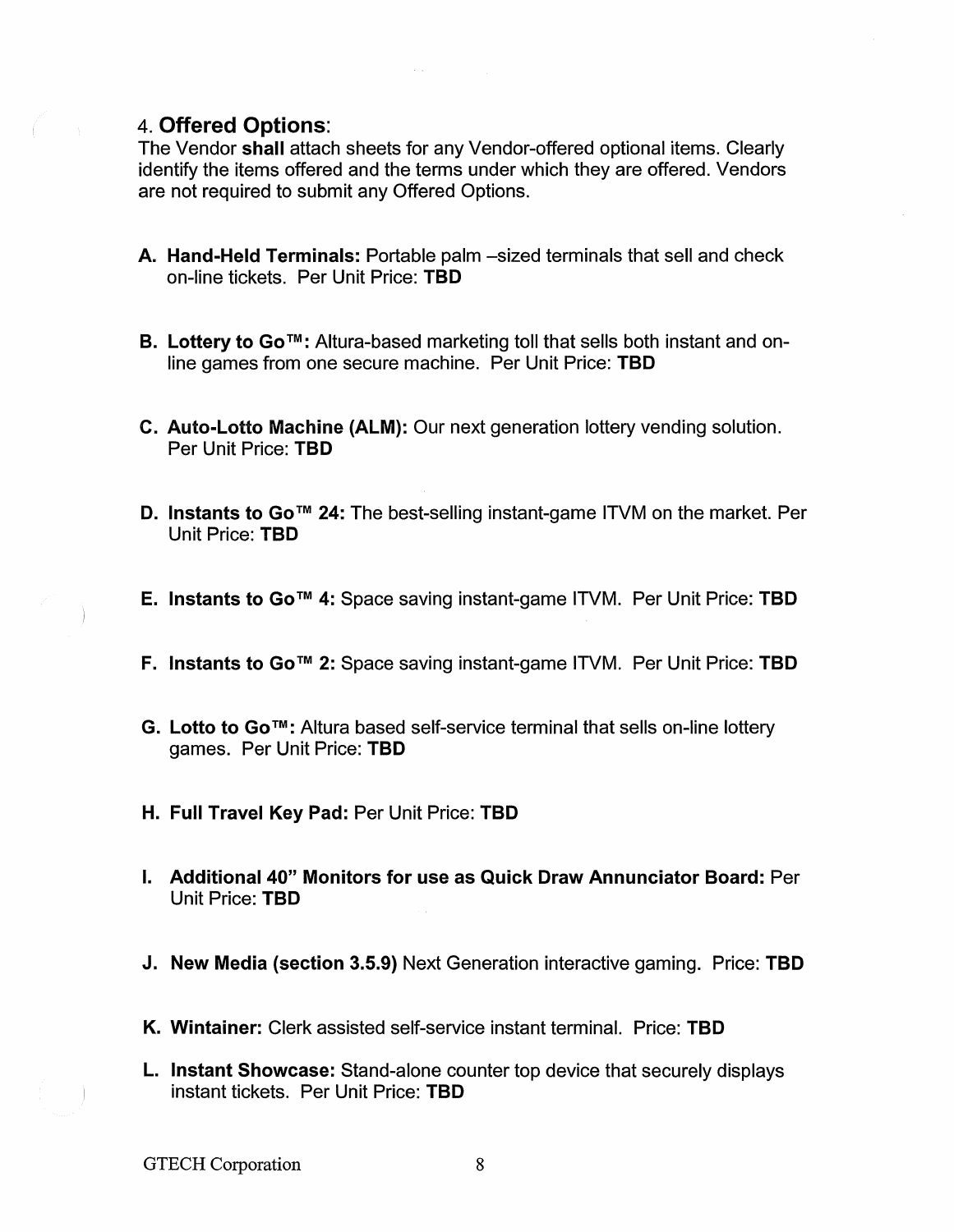- M. Players Club Card: Allows for lottery winnings to be credited to an affinity card. Price: TBD
- N. V-Pro: Functionality that allows remote turn on/off of terminal. Price: TBD

O. X-Series Host in lieu of P-Series for ES: Price: No Cost

- P. UPC Price Book: Price: TBD
- Q. Daily re-activation and Bulk re-activation: Price: TBD
- R. Inventory Balancing Tool for Instants: Per Unit Price: TBD
- S. Early conversion of the Communications Solution: As an Offered Option, we offer early conversion of the communications network. If the specified option for transport network is selected, GTECH can convert retailers to the new network and terminal months before the system conversion date. As our conversion methodology calls for early installation of the new terminal on the new network, the Lottery can move from the current, legacy network to the new IP network, at the proposed specified option weekly price, taking advantage of both technical and financial benefits of the new network.
- T. Alternate Terminal Offering: As a no cost Offered Option, the New York Lottery may select any other clerk operated terminal from GTECH's family of terminals including the Altura currently in the field in New York in lieu of the GT1200 being proposed as part of the base system pricing. Such terminals would be compliant with the specifications set forth in Section 3.2 of the RFP and shall be provided in blocks of 100 up to 20,000. Per Unit Price: This Offered Option shall be included in the base system pricing.